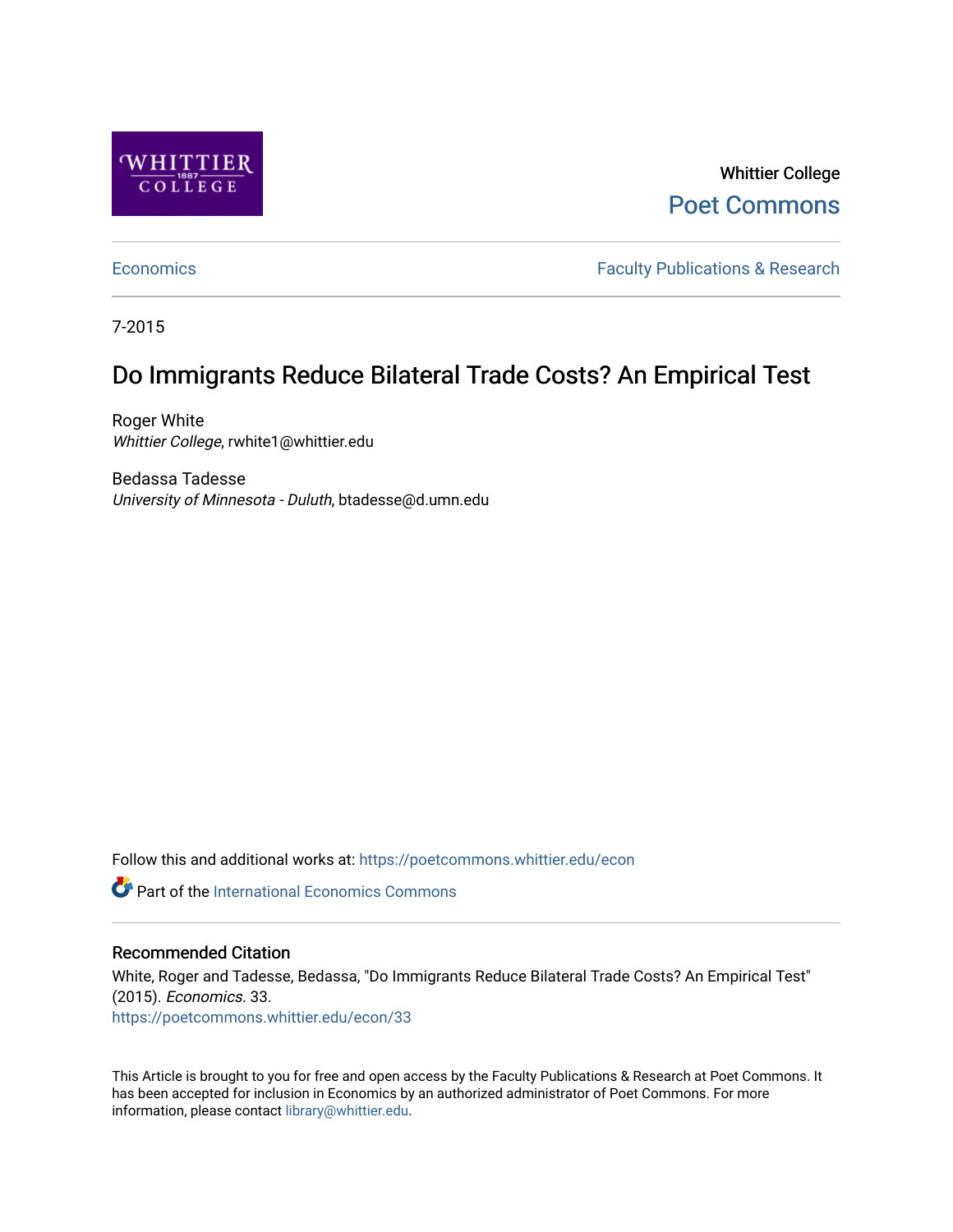This article was downloaded by: [107.185.74.181] On: 13 April 2015, At: 07:29 Publisher: Routledge Informa Ltd Registered in England and Wales Registered Number: 1072954 Registered office: Mortimer House, 37-41 Mortimer Street, London W1T 3JH, UK





Publication details, including instructions for authors and subscription information: <http://www.tandfonline.com/loi/rael20>

## **Do immigrants reduce bilateral trade costs? An empirical test**

B. Tadesse<sup>a</sup> & R. White<sup>b</sup>

<sup>a</sup> Department of Economics, University of Minnesota - Duluth, Duluth, MN 55812, USA **b** Department of Economics, Whittier College, Whittier, CA 90506, USA Published online: 09 Feb 2015.



**To cite this article:** B. Tadesse & R. White (2015): Do immigrants reduce bilateral trade costs? An empirical test, Applied Economics Letters, DOI: [10.1080/13504851.2015.1008756](http://www.tandfonline.com/action/showCitFormats?doi=10.1080/13504851.2015.1008756)

**To link to this article:** <http://dx.doi.org/10.1080/13504851.2015.1008756>

### PLEASE SCROLL DOWN FOR ARTICLE

Taylor & Francis makes every effort to ensure the accuracy of all the information (the "Content") contained in the publications on our platform. However, Taylor & Francis, our agents, and our licensors make no representations or warranties whatsoever as to the accuracy, completeness, or suitability for any purpose of the Content. Any opinions and views expressed in this publication are the opinions and views of the authors, and are not the views of or endorsed by Taylor & Francis. The accuracy of the Content should not be relied upon and should be independently verified with primary sources of information. Taylor and Francis shall not be liable for any losses, actions, claims, proceedings, demands, costs, expenses, damages, and other liabilities whatsoever or howsoever caused arising directly or indirectly in connection with, in relation to or arising out of the use of the Content.

This article may be used for research, teaching, and private study purposes. Any substantial or systematic reproduction, redistribution, reselling, loan, sub-licensing, systematic supply, or distribution in any form to anyone is expressly forbidden. Terms & Conditions of access and use can be found at [http://](http://www.tandfonline.com/page/terms-and-conditions) [www.tandfonline.com/page/terms-and-conditions](http://www.tandfonline.com/page/terms-and-conditions)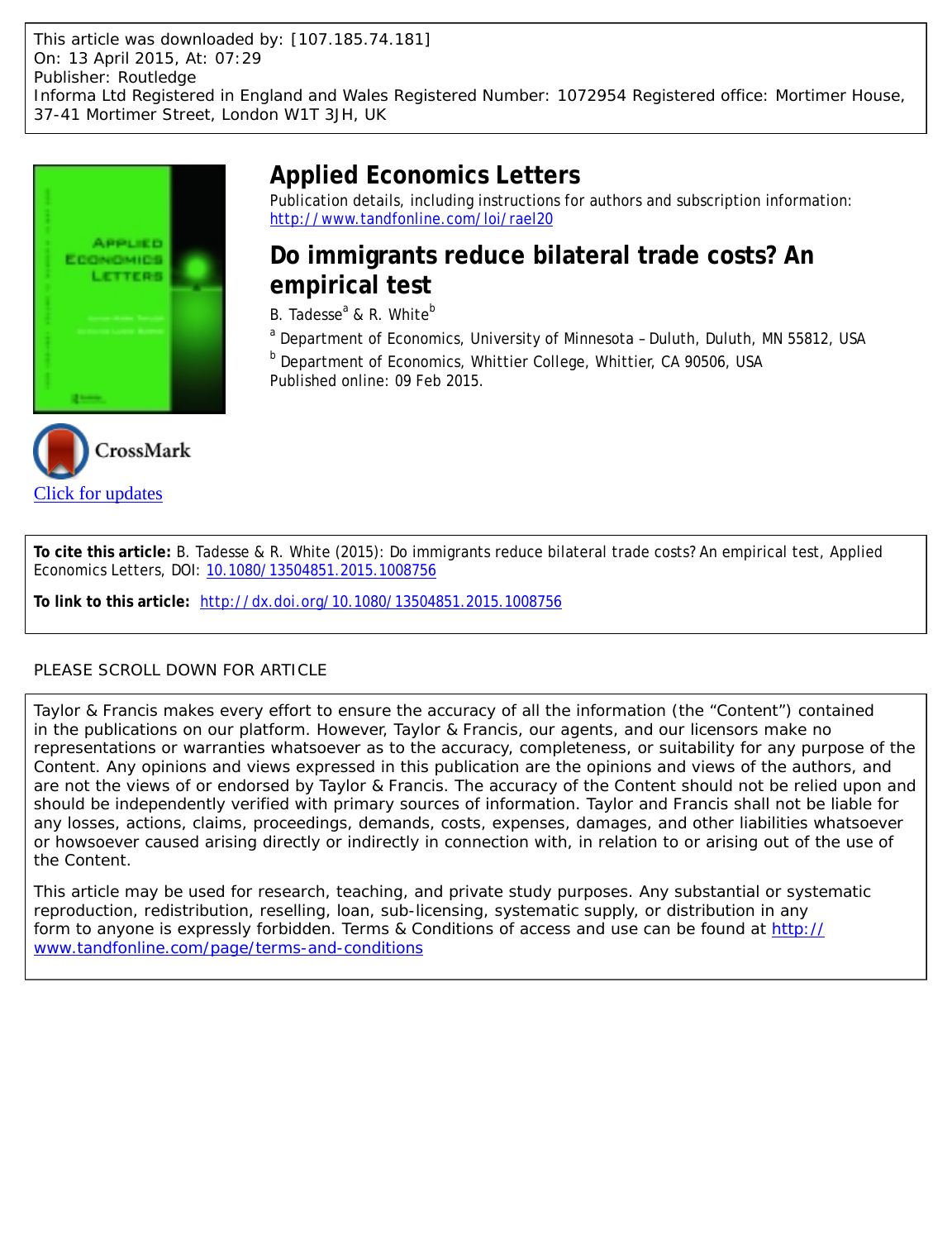# Do immigrants reduce bilateral trade costs? An empirical test

B. Tadesse<sup>a,\*</sup> and R. White<sup>b</sup>

<sup>a</sup>Department of Economics, University of Minnesota – Duluth, Duluth, MN 55812, USA <sup>b</sup>Department of Economics, Whittier College, Whittier, CA 90506, USA

We use the first comprehensive estimates of bilateral trade costs to test the extensively stated, but rarely evaluated, hypothesis that immigrants reduce trade-related transaction costs. Our results provide robust and direct evidence supporting this often-posited hypothesis. We examine the period from 1995 through 2010 using data that represent 174 immigrant home countries and 19 OECD member host countries. We find that a 10% increase in the stock of immigrants from a given home country that reside in a given host country corresponds with a 1.04% decrease in the overall bilateral trade costs between the home and host countries. While different in magnitudes, we also find that the effect of immigrants, in reducing trade costs, persists across both manufactured and agricultural products.

Keywords: gravity model; immigrants; trade costs

JEL Classification: F220; F140

#### I. Introduction

Some countries exchange larger volumes and/or wider varieties of goods and services, and/or transact with a broader sets of partners, than do others. A measure of the degree of separation between potential trading partners, trade costs influence the depth and breadth of a country's involvement in international trade. Anderson and Van Wincoop [\(2004](#page-7-0)) define trade costs as all costs incurred in getting a good or service to its final user. These costs come in many forms: transportation costs, policy barriers, information acquisition, contract enforcement, general distribution, currency exchange and legal fees associated with operating in different environments and cultural settings. In an increasingly globalized and networked world, trade costs also matter as a determinant of the pattern of bilateral investment and the geographical distribution of production (Arvis et al., [2013](#page-7-0)). Thus, trade costs are of considerable importance to firms, policymakers and researchers.

Economists maintain a keen interest to estimate, understand and explain the determinants, magnitude and evolution of bilateral trade costs (Jacks et al., [2010](#page-7-0)); this interest spans several fields within economics. Of direct relevance to the work presented here, the trade-migration literature extensively posits that immigrants foster trade linkages between their home and host countries by reducing trade costs. The proposition has been largely attributed to the ability of immigrants to minimize information asymmetries, thus reducing the costs of matching importers and

<sup>\*</sup>Corresponding author. E-mail: btadesse@d.umn.edu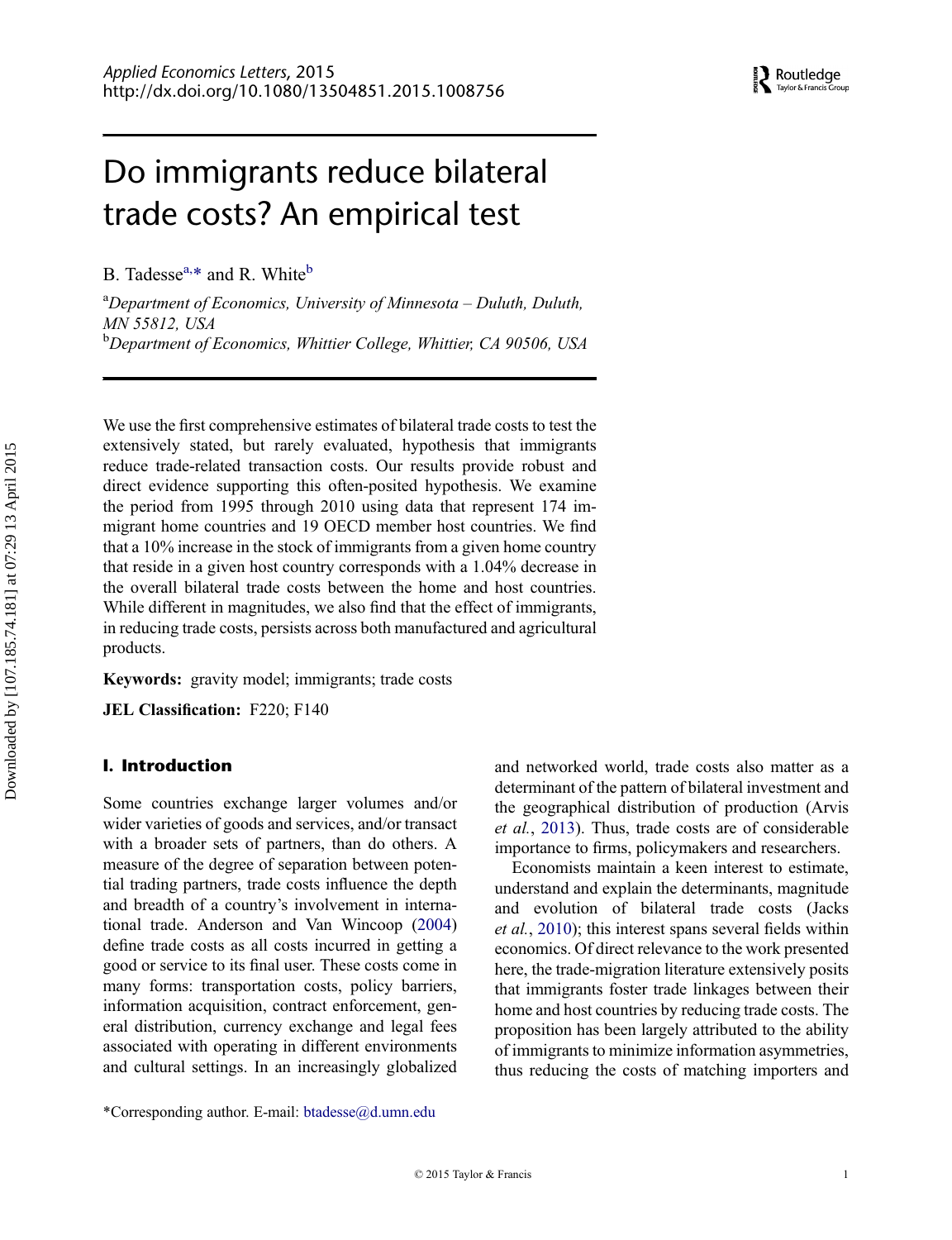exporters and costs related to lax contract enforcement, and the capacity of immigrants to bridge cultural differences between parties that reside or operate in different institutional and cultural settings. An additional pro-trade influence of immigrants relates to their biased preferences for products made in their home countries. Preferences for home country-produced goods aside, the basis for immigrants' pro-trade influences rests on the hypothesis that immigrants reduce trade costs.

Existing evidence supporting the proposition that immigrants act to offset or reduce trade costs is mainly derived from trade flow regressions in which immigrant stocks are used as an explanatory variable.<sup>1</sup> Positive coefficient estimates of the stocks of immigrants from such regressions may provide support for the notion that immigrants contribute to increased bilateral trade flows; however, given that trade flow variables, not trade costs, are typically used as the dependent variable series, such results do not corroborate the proposition that immigrants indeed reduce bilateral trade costs. Using newly available, comprehensive estimates of bilateral trade cost data, in this study, we provide the first direct test of whether immigrants reduce trade costs, a hypothesis invoked so extensively in the trade-migration literature.

Our findings show that immigrants indeed directly contribute to reductions in bilateral trade costs. To this end, we find that a 10% increase in the stock of immigrants from a given home country that reside in a given host country corresponds with a 1.04% decrease in the overall bilateral trade costs between the corresponding home and host countries. While different in magnitudes, we also find that the effect of immigrants, in reducing trade costs, persists across both manufactured and agricultural products. Our observation is relevant, particularly given the constraints that trade costs impose on trade linkages among developing countries and their economic integration with the rest of the world and when one considers the heated debates on immigration policies in advanced economies.

#### II. The Empirical Model, Data and Variables

Employing the inverse form of the gravity model developed by Novy [\(2013](#page-7-0)) in conjunction with data on export and import flows and information on domestic production levels, Arvis et al. ([2013\)](#page-7-0) provide the first comprehensive bilateral trade costs data. We use this measure of trade costs as our dependent variable series. Our data span the period from 1995 through 2010 and consists of unbalanced observations on bilateral trade costs for the 174 immigrant home countries and 19 OECD member host countries for which data on bilateral immigrant stocks are available.

We estimate Equation 1, our baseline specification, for three different dependent variable series: aggregate bilateral trade costs facing each country and, separately, the bilateral trade costs facing traders of manufactured and agricultural products.

 $lnTradeCosts_{ii}$ 

$$
= \alpha_0 + \beta_1 lnIMMG_{ijt} + \beta_2 lnGDIST_{ij} + \beta_3 CBORD_{ij}
$$
  
+  $\beta_4 COLNG_{ij} + \beta_5 COLRE_{ij} + \beta_6 LLOCK_{it}$   
+  $\beta_7 LLOCK_{jt} + \beta_8 MTRAG_{ijt} + \beta_9 REMOT_{it}$   
+  $\beta_{10} REMOT_{jt} + \varepsilon_{ijt}$  (1)

Our empirical specification includes several control variables that are often used as standard proxies for trade costs in gravity models of bilateral trade flows: the geodesic distance between potential trading partners, and dummy variables that indicate trading partners' adjacency, common official language(s), colonial relationships, joint membership in one or more multilateral trade agreements, and access to the sea. We also control for time-varying factors, such as the economic remoteness of trading partners, which may influence trade costs by limiting the availability of trading opportunities, and our primary variable of interest: the stocks of immigrants from each of the home countries that reside in each of the host countries.

Data on bilateral immigrant stocks are from the OECD ([2013\)](#page-7-0), and GDP figures used in the computation of the economic remoteness variables are from the World Bank ([2014\)](#page-7-0). All other variables are from the CEPII [\(2014](#page-7-0)). [Table 1](#page-4-0) lists the variables, descriptive statistics and a priori expected signs of the respective coefficient estimates for the variables included in our empirical model.

<sup>1</sup> See, for example, Gould ([1994\)](#page-7-0), Girma and Yu ([2002\)](#page-7-0), and Tadesse and White ([2013\)](#page-7-0).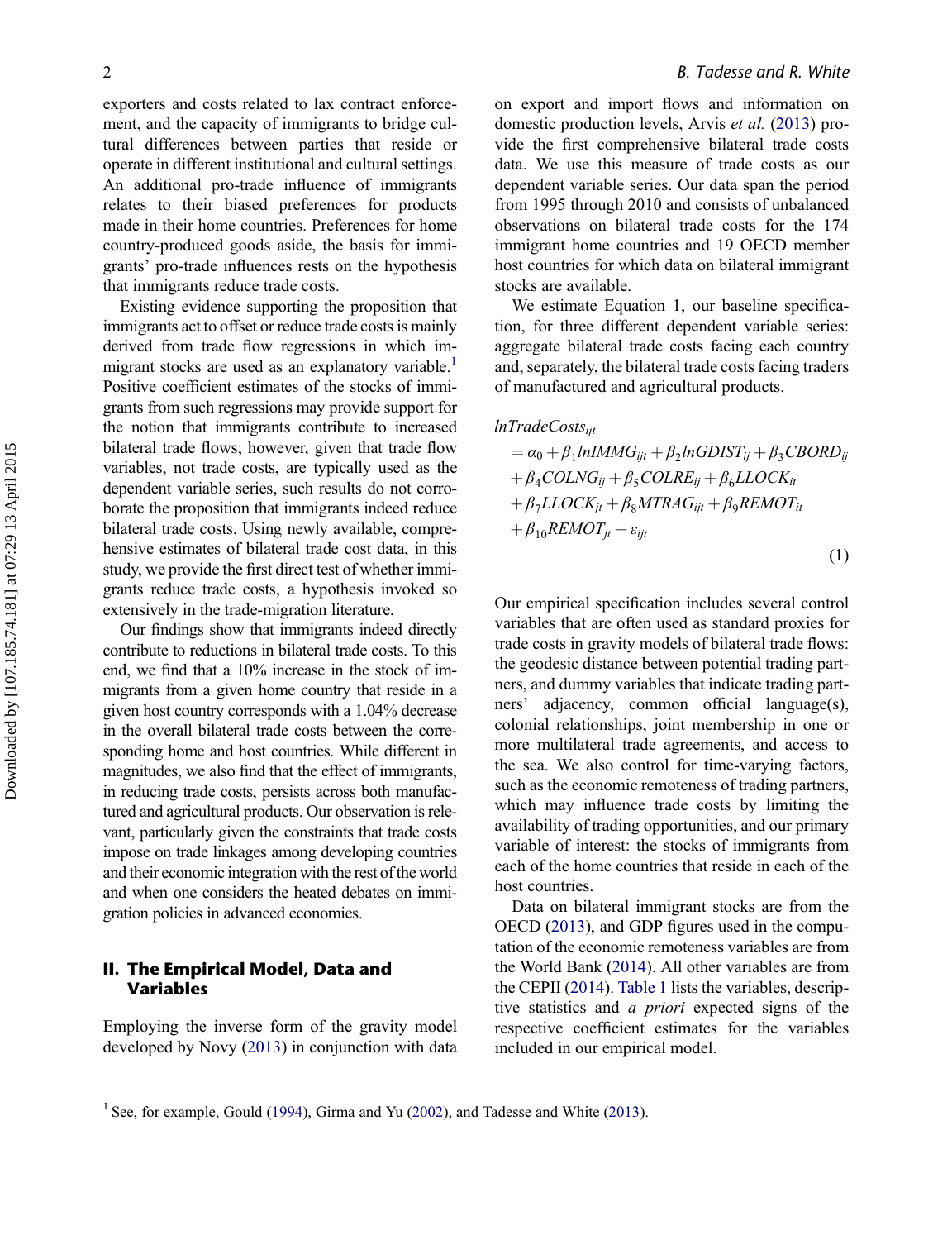| ì<br>ׇ֚<br>l<br>l<br>ı<br>ׇ֚֕֡<br>1<br>l<br>J<br>Í |
|----------------------------------------------------|
| $\frac{1}{2}$                                      |
| ١<br>֕                                             |
| こしくてし<br>$\overline{\phantom{a}}$<br>j.<br>J<br>J  |
| ١<br>¢<br>֕                                        |

Table 1. Panel descriptive statistics of the variables Table 1. Panel descriptive statistics of the variables

| Variable                           | Variable description               |                                        | Mean     | <b>GS</b>                        | Min                                 | Max                                 | Observations                                                      | expected sign<br>A priori |
|------------------------------------|------------------------------------|----------------------------------------|----------|----------------------------------|-------------------------------------|-------------------------------------|-------------------------------------------------------------------|---------------------------|
| $TradeCosts_{ijt}$                 | Trade costs, total                 | petween<br>Overall                     | 203.366  | 94.774<br>123.223                | 0.186<br>58.010                     | 465.193<br>1078.267                 | $N = 1673$<br>$n = 175$                                           |                           |
| $Mn\mathit{fGosts}_{\mathit{ijt}}$ | Trade costs, manufactured goods    | between<br>Overall<br>within           | 194.543  | 83.302<br>118.571<br>90.511      | 53.459<br>-94.643<br>0.714          | 980.549<br>434.566<br>935.595       | $T-bar = 95.60$<br>$N = 16059$<br>$n = 172$                       |                           |
| AgriCosts <sub>ijt</sub>           | Trade costs, agricultural goods    | between<br>Overall<br>within           | 262.790  | 99.716<br>80.999<br>144.740      | 87.528<br>25.027<br>98.617          | 920.460<br>838.180<br>1320.590      | $T-bar = 93.36$<br>$N = 12071$<br>$n = 171$                       |                           |
| $LLOCK_i$                          | Landlocked dummy (Home)            | between<br>Overall<br>within           | 0.177    | 0.395<br>120.275<br>0.382        | 0.000<br>$-175.265$<br>0.000        | 1.000<br>1.000<br>1190.267          | $T-bar = 70.59$<br>$N = 22188$<br>$n = 187$                       | $\, +$                    |
| $LLOCK_j$                          | Landlocked dummy (Host)            | between<br>Overall<br>within<br>within | 0.118    | 0.000<br>0.322<br>0.024<br>0.322 | $-0.059$<br>0.000<br>0.028<br>0.177 | 1.000<br>1.090<br>0.177<br>0.177    | $T-bar = 118.652$<br>$T-bar = 118.65$<br>$N = 22188$<br>$n = 187$ | $\hspace{0.1mm} +$        |
| $\mathit{CBORD}_{ij}$              | Common border dummy                | between<br>Overall<br>within           | 0.019    | 0.136<br>0.126<br>0.048          | 0.000<br>0.000<br>$-0.308$          | 000.1<br>0.327<br>1.007             | $T-bar = 118.65$<br>$N = 22188$<br>$n=187$                        |                           |
| $COLNG_{ij}$                       | Common language dummy              | between<br>Overall<br>within           | 0.110    | 0.114<br>0.313<br>0.291          | $-0.236$<br>0.000<br>0.000          | 1.000<br>0.345<br>1.102             | $T-bar = 118.65$<br>$N = 22188$<br>$n = 187$                      |                           |
| $COLRE_{ij}$                       | Colonial link dummy                | between<br>Overall<br>within           | 0.040    | 0.190<br>0.196<br>0.049          | 0.000<br>0.000<br>$-0.188$          | 1.000<br>0.228<br>1.033             | $T-bar = 118.65$<br>$N = 22188$<br>$n = 187$                      |                           |
| $GDIST_{ij}$                       | Geodesic distance                  | between<br>Overall<br>within           | 7234.063 | 4393.179<br>2551.739<br>3542.564 | 3074.728<br>6877.908<br>115.447     | 19516.560<br>20398.100<br>15394.540 | $T-bar = 118.79$<br>$N = 22096$<br>$n = 186$                      | $\hspace{0.1mm} +$        |
| $\mathit{REMOT}_{it}$              | Economic remoteness (Home)         | between<br>Overall<br>within           | 5589.685 | 2480.707<br>107.857<br>2491.021  | 1183.669<br>1246.849<br>4844.763    | 11728.150<br>11643.640<br>6679.177  | $T-bar = 119.08$<br>$N = 21911$<br>$n = 184$                      | $\downarrow$              |
| $\mathit{REMOT}_{jt}$              | Economic remoteness (Host)         | between<br>Overall<br>within           | 3524.093 | 2784.426<br>2776.398<br>220.407  | 1183.669<br>2,578.832<br>490.667    | 10 905.200<br>11850.460<br>4365.883 | $T-bar = 118.65$<br>$N = 22188$<br>$n = 187$                      | $\downarrow$              |
| $MTRAG_{ijt}$                      | Multilateral trade agreement dummy | petween<br>Overall<br>within           | 0.201    | 0.264<br>0.288<br>0.401          | 0.000<br>0.000<br>$-0.635$          | 1.000<br>0.836<br>1.194             | $T-bar = 118.38$<br>$N = 22137$<br>$n=187$                        |                           |
| $\mathit{IMMG}_{\mathit{ijt}}$     | Immigrant stock, total             | between<br>Overall<br>within           | 37.325   | 97.243<br>286.507<br>268.384     | 0.006<br>0.000<br>$-1194.537$       | 11746.540<br>10551.940<br>1231.923  | $T-bar = 118.58$<br>$N = 22175$<br>$n = 187$                      |                           |

<span id="page-4-0"></span>Immigrants and bilateral trade costs 3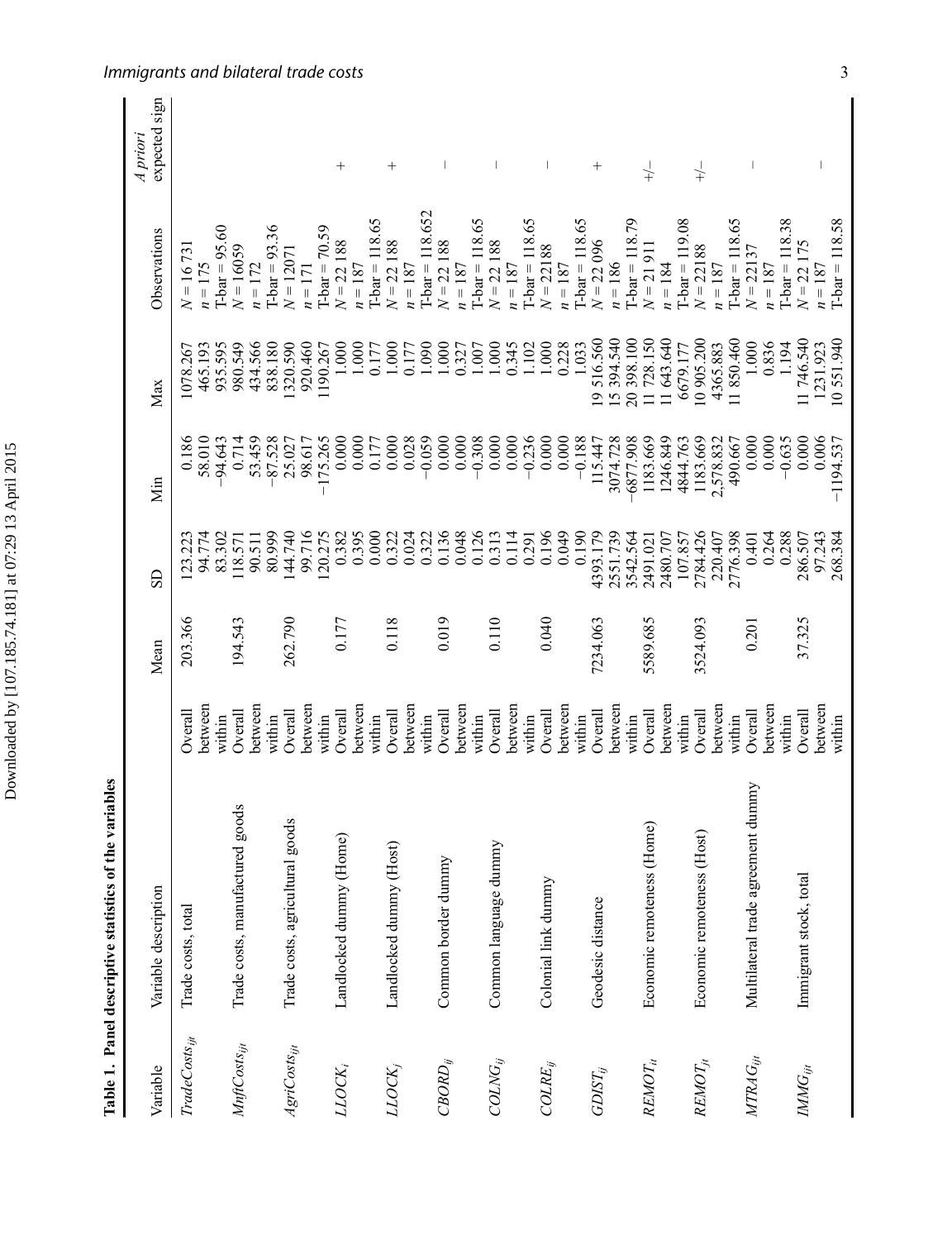#### III. Do Immigrants Reduce Bilateral Trade Costs?

[Table 2](#page-6-0) presents results obtained from pooled and panel data estimation of Equation 1. The coefficient of the immigrant stock variable in all estimations is negative and statistically significant, ranging in magnitude from −0.133 (for trade costs involving agricultural products) to −0.0897 (for aggregate trade costs). Indicating the robustness of the estimated coefficients, the magnitudes remain consistent across both the pooled OLS and the panel data estimations. Given the double-logarithmic functional form of Equation 1, the results from the fixed effects estimation (which the Hausman tests indicates as more appropriate) show that, ceteris paribus, a one per cent increase in the stocks of immigrants from country  $i$  residing in country  $i$ corresponds with bilateral trade cost reductions of 0.11% for manufactured products, 0.13% for agricultural products, and 0.10% for trade in goods from both sectors. Although variable across countries, consistent with these observations, results obtained from a linear random coefficient mixed effects model estimation, in which we account for clustering of the trading partners across different regions, also reveal that the average home and/or host country-specific effect of immigrants on trade costs is negative and statistically significant.

A direct validation of the hypothesis so frequently posited in the trade-migration literature, these results strongly indicate that immigrants reduce bilateral trading costs. Given that developing countries are better positioned to produce and trade primary products, a sector that is subject to greater resistance, the relatively larger magnitude of the effects of immigrants on bilateral trade costs involving the agriculture sector is also interesting from policy perspective.

The coefficients of the remaining variables are both statistically significant and, generally, are of the anticipated signs. Greater geodesic distance between trading partners corresponds with higher trade costs. Trade costs are relatively lower among partners that share a common border, that have a common official language, and/or that are parties to a mutual multilateral trade agreement. Being landlocked corresponds with higher trading costs. Results from the fixed effects model further indicate that economic remoteness is, on average, associated with higher trading costs in host countries

but with lower trading costs in home countries. Treating each of the home countries as clusters and allowing for the effects of immigrants to vary across the home and host countries, in an alternative specification, we also find that greater economic remoteness is associated with a rise in trade costs except in the case of agricultural products. The effects of all other variables remain consistent with the results reported in [Table 2,](#page-6-0) again indicating the robustness of our findings.

#### IV. Conclusions

The trade-migration literature presents evidence that is consistent with the notion that immigrants facilitate trade flows between their home and host countries by minimizing information asymmetries and, thus, the search costs of matching importers with exporters, by reducing lax contract enforcement and/or by bridging cultural differences between parties that reside and operate in varying institutional and cultural settings. Consequently, it has been extensively posited that immigrants reduce bilateral trade costs. However, due to a lack of consistent estimates of comprehensive bilateral trade costs, only indirect evidence, obtained from trade flow (exports/imports) regressions in which immigrant stocks were used as an explanatory variable, exists to support the proposition.

Using newly available, comprehensive bilateral trade costs data involving a total of 174 home countries and 19 OECD member host countries, we provide the first empirical evidence that shows, ceteris paribus, the larger the stocks of immigrants from a given home country that reside in a given host country, the lower are the bilateral trade costs both at the aggregate and sector level (agricultural and manufactured goods). Indicating the robustness of these results, we also show that, with the exception of two countries, the average home country- and/or host country-specific effects of immigrants on bilateral trade costs are consistently negative and statistically significant for each of the 174 countries included in our study. Our findings suggest that, crafted carefully, increased bilateral flow of immigrants may lead to further global integration of the world economies by enhancing the participation of home countries that face relatively greater resistance to engage in international trade.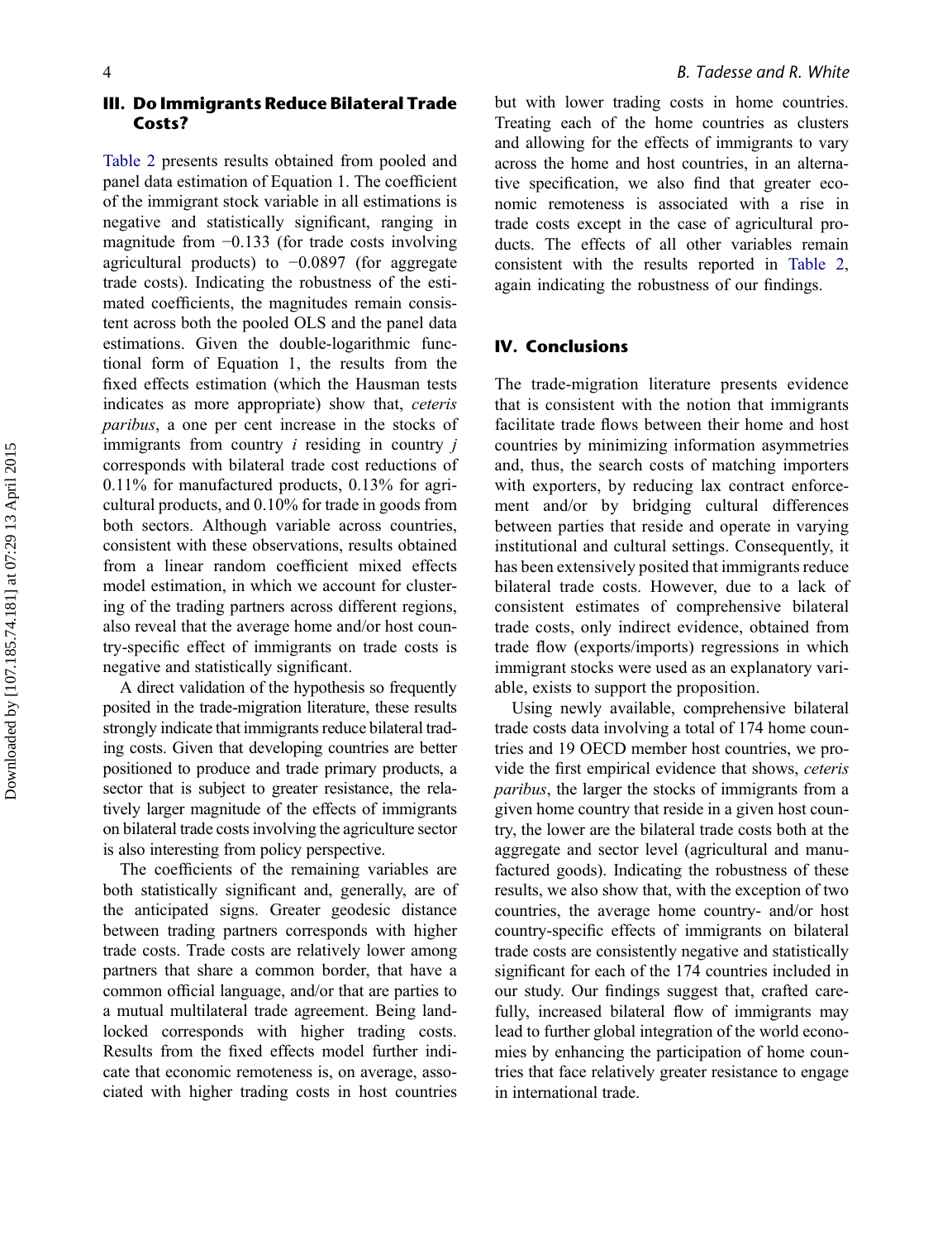<span id="page-6-0"></span>

|                                                                                                                                                                                                                                                             | <b>OLS</b>                 |                                   |                                                                                                                              | Panel random effects      |                           |                                                                                                                                                                                                                                                                                                                                                                                                                                                 | Panel fixed effects      |                          |                          |
|-------------------------------------------------------------------------------------------------------------------------------------------------------------------------------------------------------------------------------------------------------------|----------------------------|-----------------------------------|------------------------------------------------------------------------------------------------------------------------------|---------------------------|---------------------------|-------------------------------------------------------------------------------------------------------------------------------------------------------------------------------------------------------------------------------------------------------------------------------------------------------------------------------------------------------------------------------------------------------------------------------------------------|--------------------------|--------------------------|--------------------------|
| Variables                                                                                                                                                                                                                                                   | $\widehat{a}$              | (д)                               | $\odot$                                                                                                                      | $\mathscr{G}$             | $\mathcal{C}$             | $\mathfrak{S}% _{T}=\mathfrak{S}_{T}\!\left( a,b\right) ,\ \mathfrak{S}_{T}=C_{T}\!\left( a,b\right) ,\ \mathfrak{S}_{T}=C_{T}\!\left( a,b\right) ,\ \mathfrak{S}_{T}=C_{T}\!\left( a,b\right) ,\ \mathfrak{S}_{T}=C_{T}\!\left( a,b\right) ,\ \mathfrak{S}_{T}=C_{T}\!\left( a,b\right) ,\ \mathfrak{S}_{T}=C_{T}\!\left( a,b\right) ,\ \mathfrak{S}_{T}=C_{T}\!\left( a,b\right) ,\ \mathfrak{S}_{T}=C_{T}\!\left( a,b\right) ,\ \mathfrak{S$ | $\mathcal{D}$            | $\widehat{\ell}$         | $\widehat{c}$            |
| In Immigrants $_{ii}$                                                                                                                                                                                                                                       | $-0.100***$<br>(0.00118)   | $-0.102***$<br>(0.00124)          | $-0.102***$<br>(0.00156)                                                                                                     | $-0.0897***$<br>(0.00322) | $-0.0909***$<br>(0.00327) | $-0.119***$<br>(0.00490)                                                                                                                                                                                                                                                                                                                                                                                                                        | $-0.104***$<br>(0.00326) | $-0.133***$<br>(0.00480) | $-0.106***$<br>(0.00350) |
| In Distance <sub>ij</sub>                                                                                                                                                                                                                                   | $0.0697***$                | $0.0921***$                       | $0.128***$                                                                                                                   | $0.197***$                | $0.213***$                | $0.229***$                                                                                                                                                                                                                                                                                                                                                                                                                                      |                          |                          |                          |
|                                                                                                                                                                                                                                                             | (0.00595)                  | (0.00625)                         | (0.00605)                                                                                                                    | (0.0161)                  | (0.0160)                  | (0.0196)                                                                                                                                                                                                                                                                                                                                                                                                                                        |                          |                          |                          |
| $Landlocked_i$                                                                                                                                                                                                                                              | $0.177***$<br>(0.00696)    | 55****<br>)750)<br>0.15<br>(0.00) | $0.212***$<br>(0.00954)                                                                                                      | $0.249***$<br>(0.0455)    | $0.231***$<br>(0.0479)    | $0.228***$<br>(0.0474)                                                                                                                                                                                                                                                                                                                                                                                                                          |                          |                          |                          |
| Landlocked <sub>j</sub>                                                                                                                                                                                                                                     | $0.205***$                 | <b>04***</b><br>0.20              | $0.370***$                                                                                                                   | $0.227***$                | $0.226***$                | $0.372***$                                                                                                                                                                                                                                                                                                                                                                                                                                      |                          |                          |                          |
|                                                                                                                                                                                                                                                             | $-0.490$ ****<br>(0.00905) | $-0.449***$<br>(0.00960)          | $-0.397***$<br>(0.0112)                                                                                                      | $-0.242***$<br>(0.0161)   | $-0.217***$<br>(0.0159)   | $-0.215***$<br>(0.0224)                                                                                                                                                                                                                                                                                                                                                                                                                         |                          |                          |                          |
| $\text{Adjacent}_{ij}$                                                                                                                                                                                                                                      | (0.0227)                   | (0.0226)                          | (0.0169)                                                                                                                     | (0.0483)                  | (0.0511)                  | (0.0592)                                                                                                                                                                                                                                                                                                                                                                                                                                        |                          |                          |                          |
| Colonial relationship $_{ij}$                                                                                                                                                                                                                               | 0.0210                     | $64***$<br>0.03                   | $0.0634***$                                                                                                                  | 0.0396                    | 0.0327                    | $0.0931**$                                                                                                                                                                                                                                                                                                                                                                                                                                      |                          |                          |                          |
|                                                                                                                                                                                                                                                             | (0.0130)                   | 37)<br>(0.01)                     | (0.0130)                                                                                                                     | (0.0302)                  | (0.0305)                  | (0.0384)                                                                                                                                                                                                                                                                                                                                                                                                                                        |                          |                          |                          |
| Common language $_{ij}$                                                                                                                                                                                                                                     | $-0.0703***$               | $-0.0697***$                      | $-0.0982***$                                                                                                                 | $-0.0660***$              | $-0.0718***$              | $-0.0184$                                                                                                                                                                                                                                                                                                                                                                                                                                       |                          |                          |                          |
|                                                                                                                                                                                                                                                             | $0.253***$<br>(0.0106)     | $39***$<br>(12)<br>(0.01)<br>0.23 | $0.0718***$<br>(0.0104)                                                                                                      | $0.145***$<br>(0.0225)    | $0.129***$<br>(0.0231)    | (0.0362)<br>$-0.0476$                                                                                                                                                                                                                                                                                                                                                                                                                           | $-0.485**$               | $-0.745***$              | $-0.514*$                |
| In economic remoteness index $_{it}$                                                                                                                                                                                                                        | (0.00751)                  | )796)<br>(0.00)                   | (0.00785)                                                                                                                    | (0.0439)                  | (0.0468)                  | (0.0448)                                                                                                                                                                                                                                                                                                                                                                                                                                        | (0.233)                  | (0.213)                  | (0.261)                  |
| In economic remoteness index $_{it}$                                                                                                                                                                                                                        | $0.265***$                 | $55***$<br>0.26                   | $0.171***$                                                                                                                   | $0.214***$                | $0.214***$                | $0.153***$                                                                                                                                                                                                                                                                                                                                                                                                                                      | $0.275***$               | $0.221***$               | $0.286***$               |
|                                                                                                                                                                                                                                                             | (0.00645)                  | )706)<br>(0.00)                   | (0.00700)                                                                                                                    | (0.0126)                  | (0.0123)                  | (0.0187)                                                                                                                                                                                                                                                                                                                                                                                                                                        | (0.0129)                 | (0.0205)                 | (0.0135)                 |
| Mutual trade agreement <sub>ijt</sub>                                                                                                                                                                                                                       | $-0.230***$                | $-0.231***$                       | $-0.185***$                                                                                                                  | $-0.0711***$              | $-0.0744**$               | $-0.0391$                                                                                                                                                                                                                                                                                                                                                                                                                                       | $-0.285***$              | $-0.295***$              | $-0.305***$              |
|                                                                                                                                                                                                                                                             | (0.00957)                  | $(0.00993)$<br>0.244 ***          | (0.0102)                                                                                                                     | (0.0207)                  | (0.0222)                  | (0.0263)                                                                                                                                                                                                                                                                                                                                                                                                                                        | (0.0257)                 | (0.0343)                 | (0.0266)                 |
| Constant                                                                                                                                                                                                                                                    | $0.334***$                 |                                   | $2.475***$                                                                                                                   | $0.660*$                  | 0.630                     | $2.879***$                                                                                                                                                                                                                                                                                                                                                                                                                                      | 7.185***                 | $10.13***$               | 7.312***                 |
|                                                                                                                                                                                                                                                             | (0.0807)                   | (0.0856)                          | (6, 849)                                                                                                                     | (0.380)                   | (0.407)                   | (0.394)                                                                                                                                                                                                                                                                                                                                                                                                                                         | (1.942)                  | (1.731)                  | (2.180)                  |
| No. of observations                                                                                                                                                                                                                                         | 16,503                     | 4<br>15,84                        | 12,008                                                                                                                       | 16,503                    | 15,844                    | 12,008                                                                                                                                                                                                                                                                                                                                                                                                                                          | 16,558                   | 12,008                   | 15,899                   |
| Adj. $R^2$                                                                                                                                                                                                                                                  | 0.658                      | 0.645                             | 0.540                                                                                                                        | 0.644                     | 0.620                     | 0.516                                                                                                                                                                                                                                                                                                                                                                                                                                           | 0.491                    | 0.442                    | 0.482                    |
| Log-likelihood ratio                                                                                                                                                                                                                                        | $-15421$                   | $-15110$                          | $-9764$                                                                                                                      |                           |                           |                                                                                                                                                                                                                                                                                                                                                                                                                                                 | $-8013$                  | $-7057$                  | $-8276$                  |
| F-Statistic                                                                                                                                                                                                                                                 | $1285***$                  | 1175***                           | 698.1***                                                                                                                     |                           |                           |                                                                                                                                                                                                                                                                                                                                                                                                                                                 | 146.8***                 | 75.42***                 | $134.0***$               |
| Partner dummies                                                                                                                                                                                                                                             |                            |                                   |                                                                                                                              | Yes                       | Yes                       | Yes                                                                                                                                                                                                                                                                                                                                                                                                                                             | Yes                      | Yes                      | Yes                      |
| Year dummies                                                                                                                                                                                                                                                | Yes                        | Yes                               | Yes                                                                                                                          | Yes                       | Yes                       | Yes                                                                                                                                                                                                                                                                                                                                                                                                                                             | Yes                      | Yes                      | Yes                      |
| Wald $\chi^2$                                                                                                                                                                                                                                               |                            |                                   |                                                                                                                              | 4729***                   | 4923***                   | 2985***                                                                                                                                                                                                                                                                                                                                                                                                                                         |                          |                          |                          |
| P                                                                                                                                                                                                                                                           |                            |                                   |                                                                                                                              | 0.254                     | 0.266                     | 0.290                                                                                                                                                                                                                                                                                                                                                                                                                                           | 0.282                    | 0.328                    | 0.295                    |
| $\sigma^{\circ}$                                                                                                                                                                                                                                            |                            |                                   |                                                                                                                              | 0.210                     | 0.223                     | 0.187                                                                                                                                                                                                                                                                                                                                                                                                                                           | 0.495                    | 0.516                    | 0.513                    |
| (i) = lnTradeCosts <sub>ijt</sub> (of Agricultural Products). Robust SEs are in parentheses. ***, ** and * denote statistical significance from zero at the 1%, 5% and 10% levels,<br>Notes: Dependent variables: Columns (a), (d) and (g)<br>respectively. |                            |                                   | = $lnTradeCos_{W_{ijl}}$ (of All Products); (b), (e), (h) = $lnTradeCos_{W_{ijl}}$ (of Manufactured Products); and (c), (f), |                           |                           |                                                                                                                                                                                                                                                                                                                                                                                                                                                 |                          |                          |                          |

Table 2. Pooled OLS, panel random and fixed effects estimates of the effects of immigrants on bilateral trade costs fixed effects estimates of the effects of immigrants on bilateral trade costs Table 2. Pooled OLS, panel random and